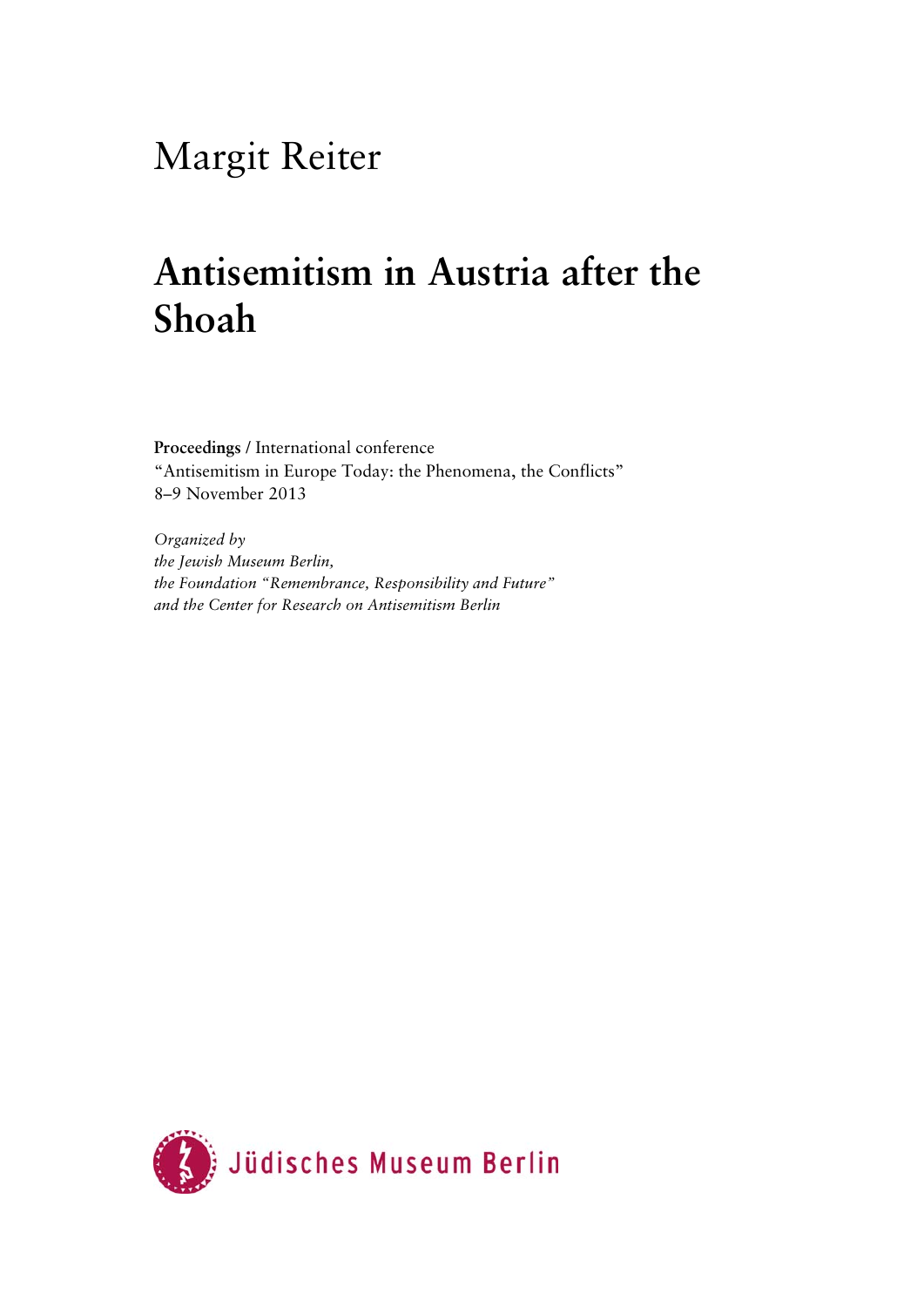## **Antisemitism in Austria after the Shoah**  Margit Reiter

In Austria, there is a popular, sarcastic saying to the effect that the Germans were the "better Nazis", but the Austrians were definitely the "better antisemites". From a historical point of view this bitter saying may not actually be that far from the truth — taking the long history of Austrian antisemitism into consideration, especially the excessive anti-Jewish measures during the annexation (*Anschluss*) of 1938. But what can we say about today? Does antisemitism still exist in Austria after the Shoah? If so, what kind of antisemitism are we dealing with?

Before answering these questions I would like to preface my remarks with a few words about the specific situation in postwar Austria with respect to the Nazi past. As is well known, for decades Austria successfully presented itself as "Hitler's first victim" and thereby largely avoided accepting a share of the responsibility for National Socialism. This "victim theory" (*Opferthese*) was effective not only on the state level, but was gratefully embraced by a majority of the Austrian population as well. Almost all Austrians saw themselves as victims: of Hitler, of war, of the occupying powers, etc.

It is undisputed that the State of Austria lost its sovereignty in 1938, and that there were indeed many Austrian victims, most of whom were either Jews or political opponents of the Nazis. There is also no doubt (except maybe in Austria itself) that Austrian society, due to its broad acceptance of National Socialism and the participation of many Austrians in Nazi crimes, must be regarded structurally as a "perpetrator society". Nevertheless, these historical facts came to be ignored, relativised, or denied for quite some time.

The consequences of this self-victimization (the "other side of the coin") include the exclusion of one's own responsibility and actions on the one hand, and the exclusion and defamation of the "true" victims (the Jewish victims) on the other.

Without a doubt, the Shoah presents *the* major caesura in the history of antisemitism. Faced with the monstrosity of the Nazi crimes against the Jews, antisemitism as a political ideology seems to have become entirely discredited not only, but especially in former perpetrator societies. Right from the outset, Germany, as the successor state to the Third Reich, had to accept responsibility for the Nazi crimes. Therefore, the ban of all forms of antisemitism and prevailing attitudes towards the Jews functioned as a crucial indicator of Germany's "ability for democracy", which led to a "top-down philo-Semitism" and a strong taboo on antisemitism. In Austria, because of its different self-image with respect to the past, this process took considerably longer.

Although the Shoah was an essential break, antisemitism did not disappear after 1945. Especially within social circles frequented by former Nazis, an open and aggressive hostility toward Jews continued to flourish (as confirmed also by my interviews with "children of the perpetrators"). Antisemitic prejudices survived not only among the general public, but also in parliament and in political parties,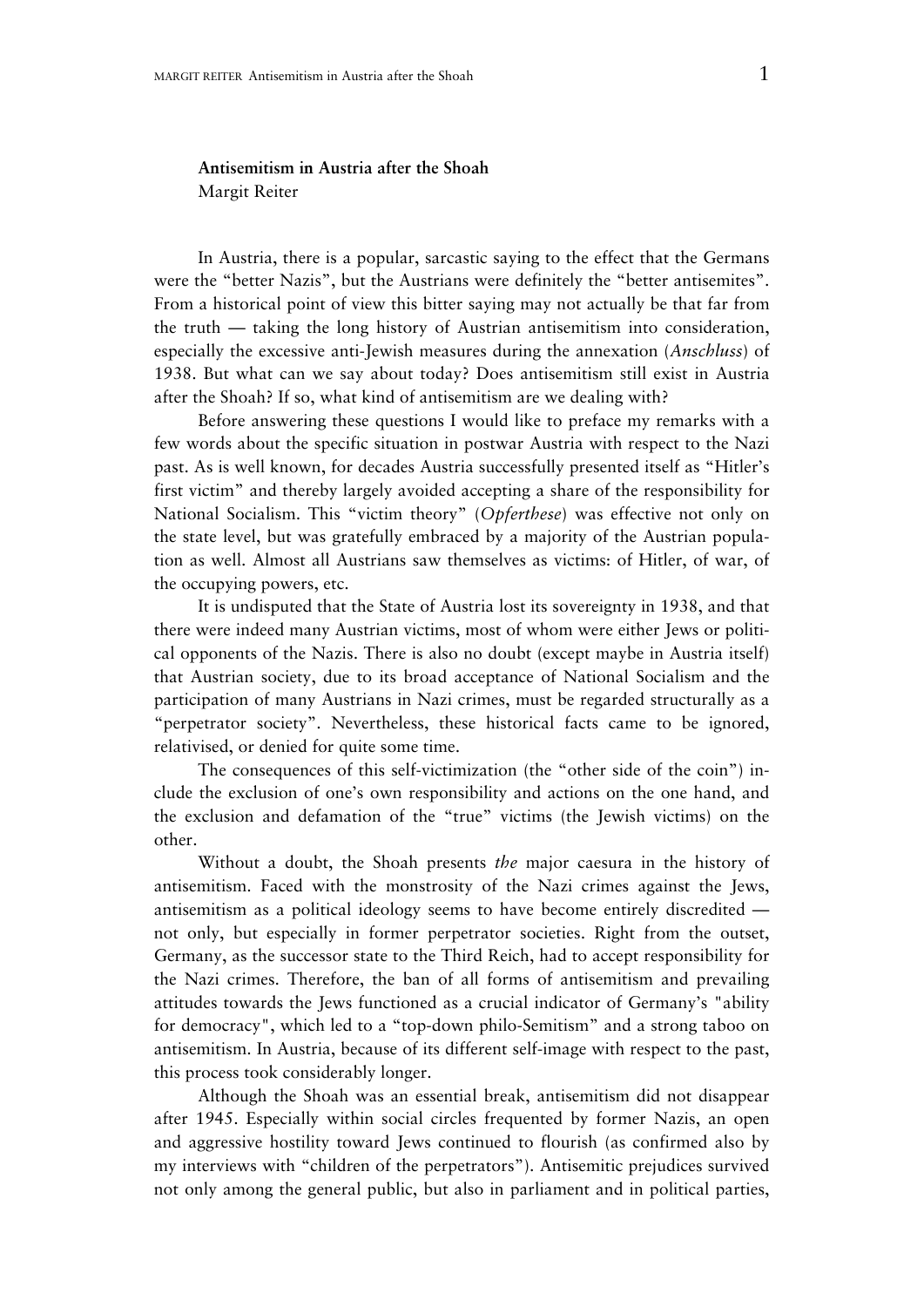where antisemitic arguments were frequently voiced. This demonstrates the lack of a decisive gap between political elites and the broader public in Austria, which presents a contrast to the situation in Germany.

Who were the targets of this postwar antisemitism? In the first years after WW II, antisemitism was directed against the tens of thousands of Jewish Displaced Persons (DPs), who soon left Austria. Even the few Austrian Holocaust survivors were treated with hostility because they reminded the former perpetrators and bystanders of the guilt they denied. Also in effect was a comparable dynamic of guilt-defensiveness directed toward Jewish emigrants, in order to prevent their return. They were defamed as "traitors to their fatherland", and the claim was maide that they supposedly had enjoyed a better life in exile than the "poor Austrians" had had because of the war. Not only common people, but even esteemed politicians propagated such sentiments, which included antisemitic resentments as well as much envy and rivalry. The period of debates on the return of emigrants, on compensation and restitution for Nazi victims (*Wiedergutmachung*) in the 1940s and 1950s is indeed a shameful chapter in contemporary Austrian history.

During the following decades, however, even in Austria, a normative ban on antisemitism gradually prevailed. Antisemitism became taboo, which means that it moved to "backstage", though occasionally it could be reactivated and politically instrumentalised.

In the 1960s, for instance, the "Borodajkewiecz Affair" occurred, whereby a professor at an Austrian university, a former Nazi, gathered a devoted following of right-wing students and conservative political elites in response to his antisemitic provocation. Incidentally, during a demonstration pro and contra Borodajkewiecz, a Communist resistance fighter was killed by a young neo-Nazi. In my opinion, the importance of this affair is that it led to the first truly critical public debate on antisemitism in the postwar era.

In the 1970s, debates about the past were dominated by Bruno Kreisky who remarkably enough became the first Jewish chancellor in a latent antisemitic country such as Austria. Many have written on this subject, including myself. Just a few remarks: On the one hand, Kreisky was exposed to much antisemitic hostility, while on the other hand, the "good Jew" Kreisky was instrumentalised by many Austrians for the purpose of self-exoneration — because of his tolerant attitude toward former Nazis and his criticism of Israel. He —a Jew! — was able to say what the Austrians were supposedly not *allowed* to say. In my view, this topic represents a highly complex mixture of Jewish identity, ambivalence on both sides, and, not the least, a massive need for exoneration that existed even decades after the Shoah.

This became apparent also in the 1980s with the controversy over Kurt Waldheim, which definitely presents the main debate on the Nazi past in Austria. A wave of antisemitism and even anti-Americanism reappeared in this context: Hidden but nevertheless real anti-Jewish resentments were reactivated, and a mixture of well-known antisemitic stereotypes (the "American East coast") and typical forms of "secondary antisemitism" (e.g., guilt-defensiveness) were articulated. Again, it was an antisemitism expressed not only by certain segments of the popu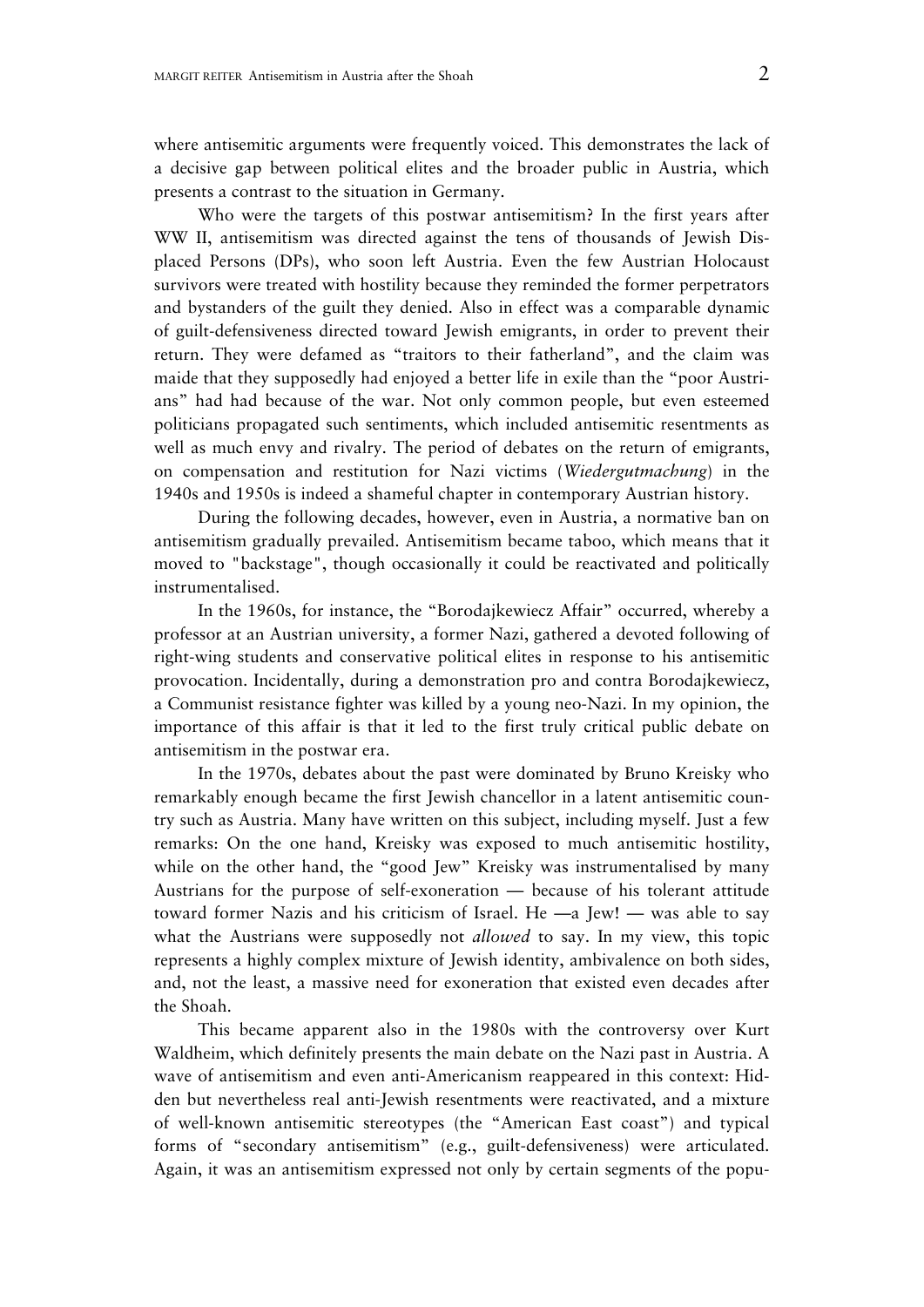lation and the media, but also by political elites, in this case, especially bourgeois and Catholic circles.

Things have changed since then. In the meantime there has been an official acceptance of responsibility for National Socialism, and hardly a commemoration takes place without some distancing from antisemitism. This remarkable change has also led to a critical engagement with the Shoah, Jewish victims, and — what seems to be more difficult — with the Austrian perpetrators. Furthermore, over the past 15 years efforts have been made to provide both material and symbolic restitution to Jewish survivors and forced laborers, and to return stolen art. However, these measures were often accompanied by virulent antisemitic resentments.

Despite this predominantly positive development, antisemitism still exists in Austria, namely, in two manifestations/forms and contexts:

1) In the context of Israel: in the form of a "new antisemitism", and

2) In the Austrian context: in the form of anti-Jewish manifestations within Austria.

*ad 1)* Yesterday we had an interesting panel on this topic, so I would like to mention just one point: In Austria we find, by and large, very similar arguments, debates and dynamics in terms of "Israel criticism" and "new antisemitism" as in Germany, albeit perhaps more moderate.

*ad 2)* Now, I would like to focus on anti-Jewish manifestations within Austria. Every year we are confronted with a number of antisemitic incidents, such as desecrations of Jewish cemeteries, physical and verbal attacks on Jews, antisemitic comments in public and in anonymous postings ... These incidents are usually played down as exceptions or single *faux pas* ("slips") and do not attract much public attention. However, over the past few years there have been some prominent incidents that led to broader public discussion.

Ariel Muzikant, former president of the IKG, the official body of the Jewish community, who had always expressed strong self-confidence in the Austrian public, became a prominent target for verbal antisemitic attacks in recent years. Jörg Haider, for instance, used Muzikant's first name to make obvious antisemitic allusions and "jokes". In 2009 another Freedom Party politician labeled the director of the Jewish Museum in Hohenems, Hanno Loewy, an "exiled Jew from America" ("Exiljude aus Amerika"). He was not. This statement was not only undoubtedly inaccurate, but also presents a clear exclusion strategy, for which there is a long tradition in Austria. In August 2012, the current leader of the Freedom Party, Hans-Christian Strache, posted an "anti-capitalist" and antisemitic cartoon on Facebook. The image of a "fat, American banker" was marked as a "Jew" by a stereotypical hook nose and star of David. Despite the obvious antisemitic character of the cartoon, Strache simply rejected any antisemitic coding and acted like most antisemites do – belittling and denying antisemitism.

As you may have noticed, such incidents often occur in the context of the farright Austrian Freedom Party, which is well known for its problematic dealings with the Nazi past.